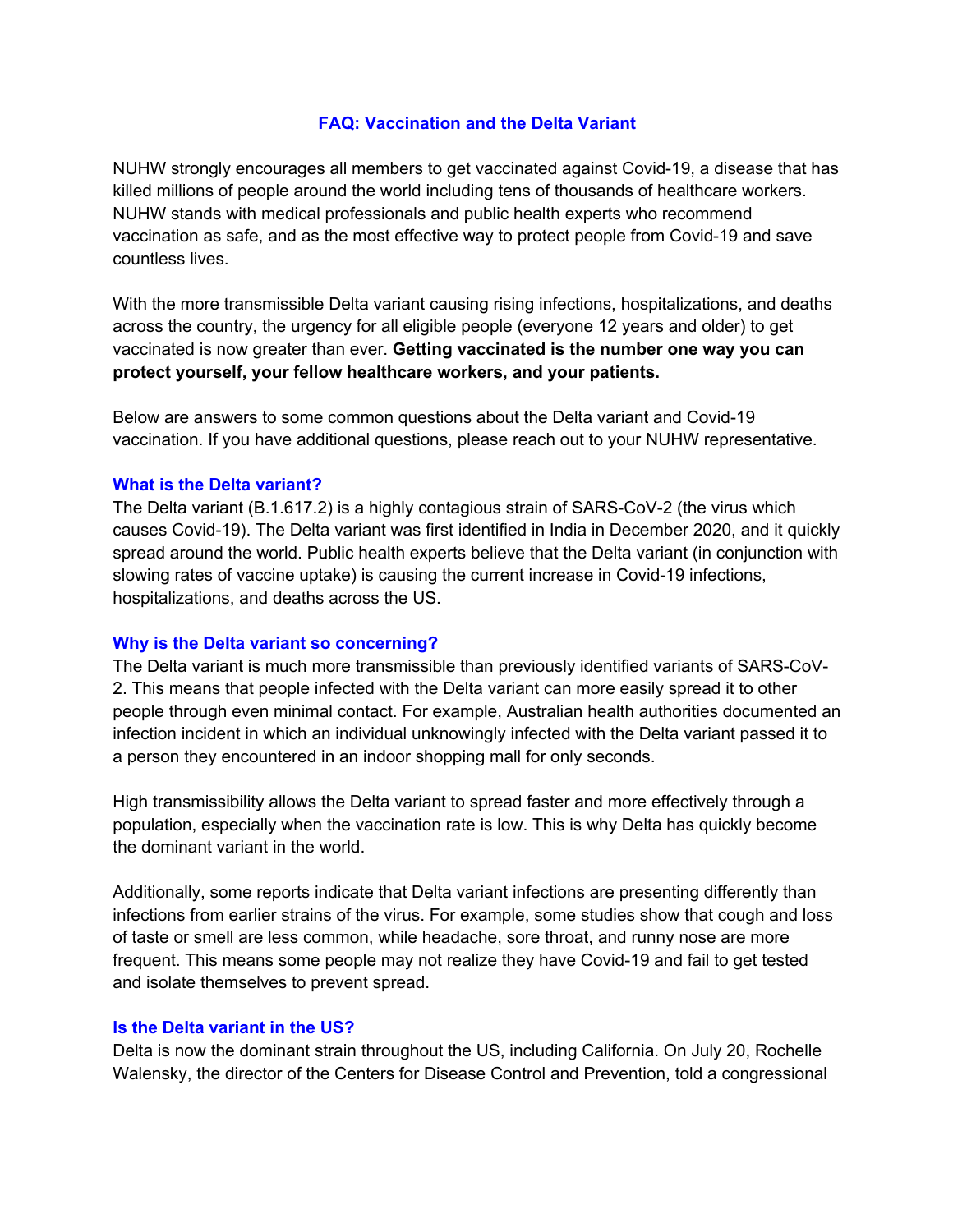hearing that the Delta variant accounts for an estimated 83% of Covid-19 cases. This is up from 50% of cases at the beginning of July.

#### **Do the vaccines work against the Delta variant?**

**Yes**. The vaccines continue to be the most effective way to prevent severe illness and death from all virus variants including the Delta variant. Currently, over 97 percent of people being hospitalized for Covid-19 are unvaccinated and 99 percent of deaths from Covid-19 are among the unvaccinated.

**Vaccination is also the best way to stop the spread of Covid-19 and prevent other more transmissible and dangerous variants from emerging.** The more the virus spreads from person to person the more chances it has to mutate and produce a new variant that can evade our immune system's defenses. If we want to win the battle against viral variants, as many people as are eligible must get vaccinated.

All eligible people getting vaccinated is also the best way we can protect children and immunocompromised people. Currently only people age 12 or over can get the vaccine, and some studies show the vaccine may be less effective in immunocompromised people. In turn, children and immunocompromised people need the protection conferred by the lower levels of circulating virus that results from all teens and adults being vaccinated. This is critically important, as immunocompromised people are at risk for more severe illness from Covid-19, and contrary to some myths circulating on the internet, children can and do get infected with Covid-19. Since the start of the pandemic in the US, over 4 million children have been infected, including thousands who have been hospitalized and hundreds who have died.

#### **If I am vaccinated, does that mean it's impossible to get infected?**

**No.** While you can rest assured that the Covd-19 vaccines are incredibly effective at preventing severe illness and death, no vaccine is 100% effective and it is still possible to get infected after being vaccinated -- notably more so now in face of the highly transmissible Delta variant. Thankfully, the overwhelming majority of people who do have a "breakthrough infection" (an infection after being fully vaccinated) are asymptomatic or develop only mild symptoms. But because breakthrough infections occur, it is possible for fully vaccinated people to infect others. **This is why it is so important to continue all the other protective measures like symptom monitoring, testing, contact tracing, appropriate use of PPE, proper ventilation and filtration, and masking in public when recommended by public health officials.** These measures are particularly important in settings where the vaccination status of everyone is not known.

#### **I was already infected with Covid-19. Do I still need to be vaccinated?**

**Yes.** Public health experts are unequivocal that previously infected individuals still need to be vaccinated. While there has been lots of misinformation on the internet saying previously infected people can't get Covid-19 again and that immunity from infection is stronger than from vaccination, there is no scientific evidence that these assertions are true. In contrast, there have been numerous well-documented cases of reinfection in previously infected people and studies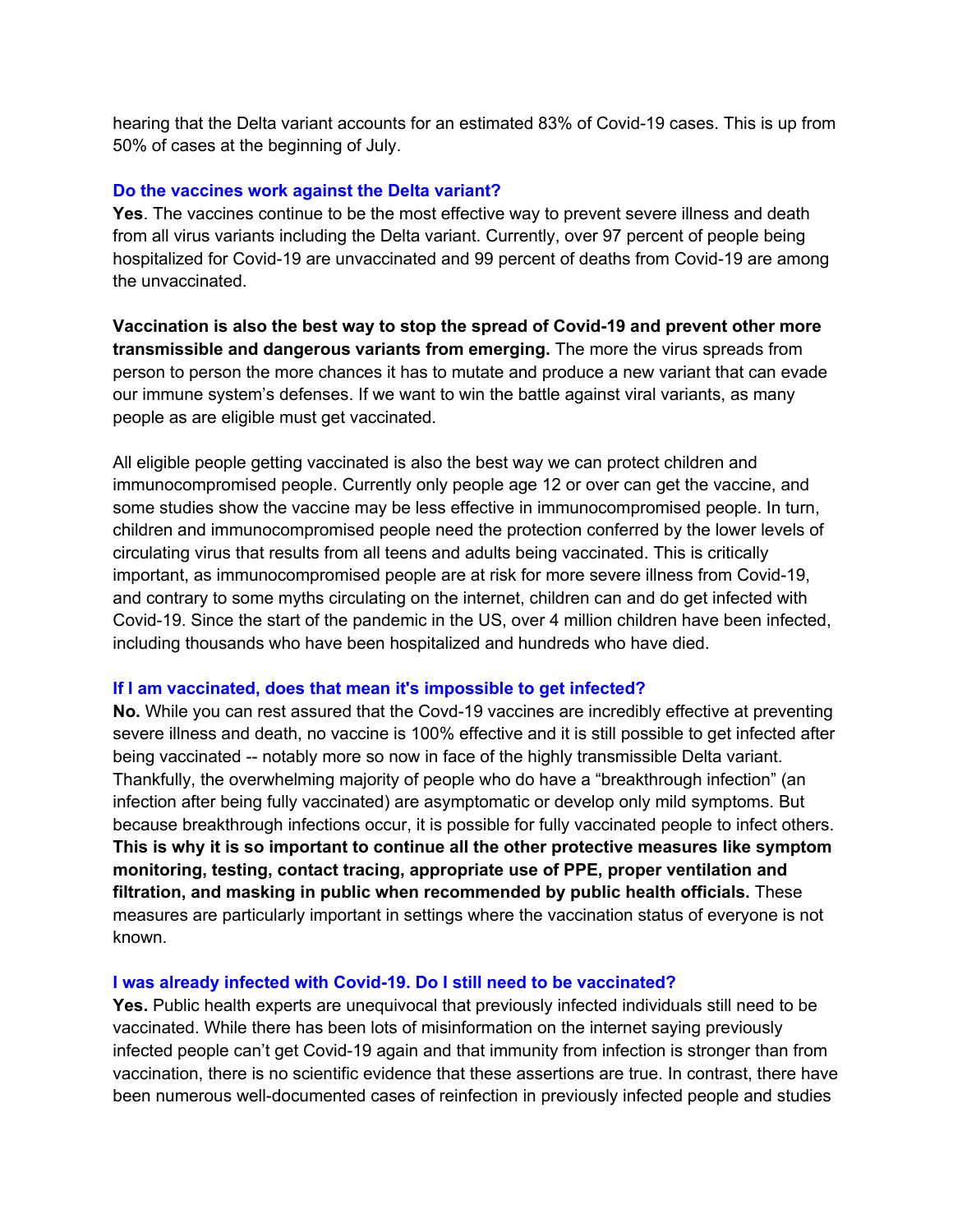show that people who have been infected benefit from a strong and longer-lasting immunity boost after vaccination.

**The bottom line is that if you have previously been infected with Covid-19 you still need to get vaccinated and vaccination is the best way to protect yourself from reinfection, llness, hospitalization, and death.**

## **I got one dose of a two-dose vaccine. Do I need to get a second dose?**

**Yes.** If you only got your first dose of the two-dose Pfizer or Moderna vaccine you are missing out on the majority of the protection conferred by vaccination. For example, one dose of the Pfizer vaccine is only 33% effective against symptomatic disease from the Delta variant compared to over 80% effective after two doses. Decreased efficacy from skipping your second dose leaves you vulnerable to severe illness, hospitalization, and death.

If you received the Pfizer vaccine, you should get your second shot 3 weeks (or 21 days) after your first. If you received the Moderna vaccine, you should get your second shot 4 weeks (or 28 days) after your first. **But if it's been longer than the recommended three-week or fourweek interval you can and should get your second dose**. Even with an extended interval between doses, your second dose will offer you important additional protection. You should schedule your second dose immediately.

# **As a healthcare worker, in addition to getting vaccinated, what else can I do to protect myself, my coworkers, and my patients from the Delta variant?**

While Covid-19 vaccines are highly effective at preventing severe illness, hospitalizations, and deaths, no vaccine is 100% effective and many people in the US are still unvaccinated including children under 12. In turn, all the other layers of infection control must continue in healthcare settings.

These protections include symptom and exposure screening, testing and contact tracing, universal masking, PPE like N95 or elastomeric respirators for the care of suspected or confirmed Covid-19 patients (and PAPRs for aerosol generating procedures), cohorting, utilization of airborne infection isolation (negative pressure) rooms, and proper ventilation and filtration. Our union has fought hard to ensure that employers implement these essential protections and we will continue to do so. If your employer is failing to provide you or your coworkers with a safe work environment, please let your NUHW representative know immediately.

Additionally, many counties throughout California have now resumed urging even vaccinated people to wear masks in indoor public settings like grocery and other retail stores. In LA County, where the Delta variant has caused an alarming rise in infections and vaccination rates remain relatively low, the health department has made this a requirement.